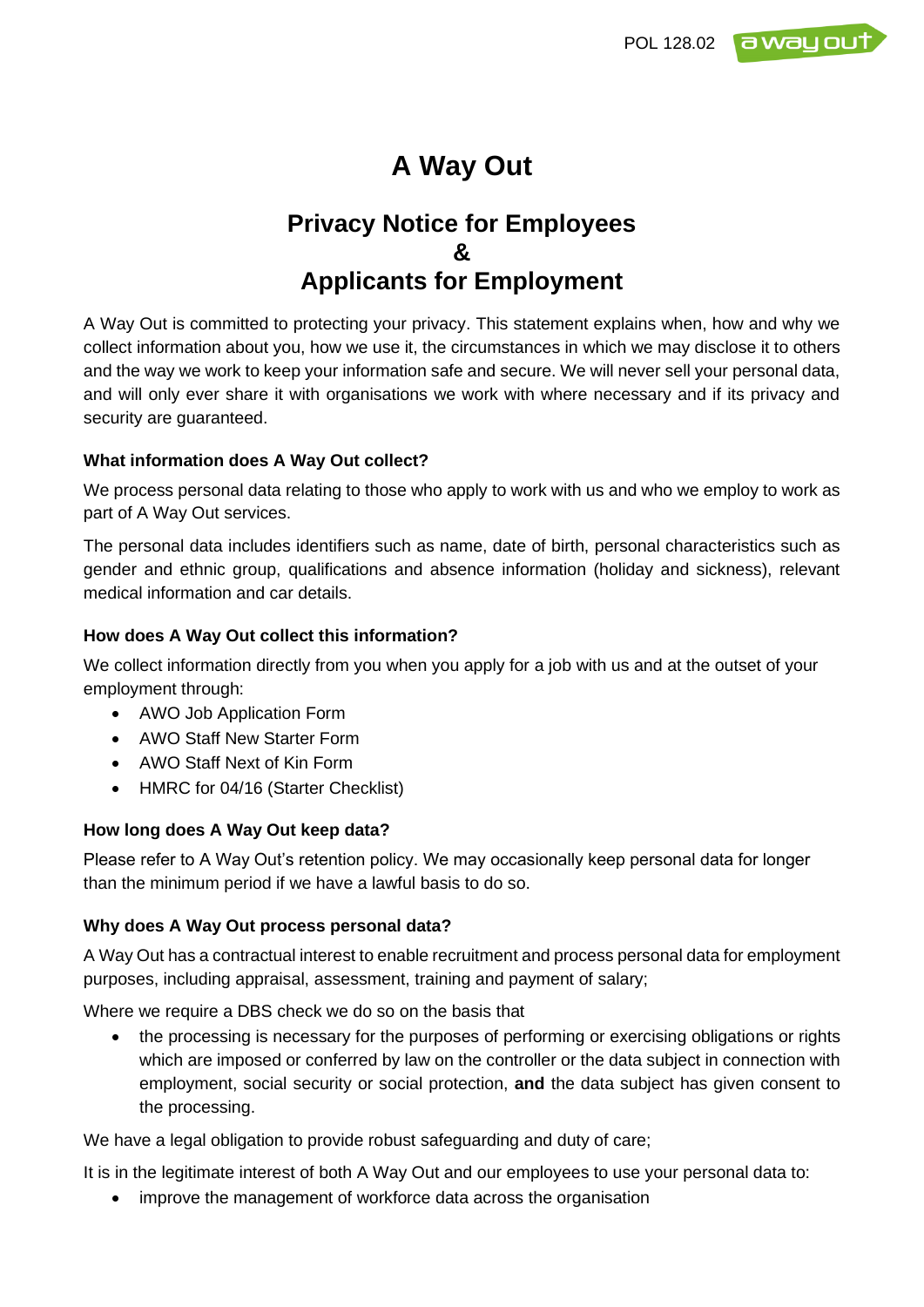- enable development of a comprehensive picture of the workforce and how it is deployed
- inform the development of recruitment and retention policies
- allow better financial modelling and planning
- enable monitoring of selected protected characteristics

We will ask for your consent to store next of kin/emergency contact details such as name, relationship and contact number/s and to give you a reference if you should leave our employment.

Where A Way Out collects special category personal data relating to your health for example, we use the lawful bases that the processing is necessary:

- for the purposes of carrying out the obligations and exercising specific rights of the controller or the data subject in the field of employment and social security and social protection law;
- for the purpose of preventative or occupational medicine, and for the assessment of the working capacity of the employee or;
- for the establishment, exercise or defence of legal claims or wherever courts are acting in their judicial capacity.

We may ask for your consent to process other special category personal data such as your ethnic origin, sexual orientation or religion.

#### **Who has access to data?**

Your information, may be shared internally with staff in order to:

- process salary payments
- provide relevant occupational health provision

A Way Out does not share your personal information with any third parties, other than those listed below.

When we share your personal data with these third parties who perform services for us, we require them to take appropriate steps to protect your personal information, and only to use the personal information for the purpose of performing those specific services.

| <b>PROVIDER</b>               | <b>SERVICE</b>                                     |  |
|-------------------------------|----------------------------------------------------|--|
| <b>SJ Accountants</b>         | Payroll provision                                  |  |
| NEST / Royal London           | Pension provision                                  |  |
| 123-Reg/Webfusion             | Website provision & maintenance                    |  |
|                               | Please also see our Cookies Policy                 |  |
| 123-Reg/Webfusion             | Email provision                                    |  |
| Global 4 / EE                 | Phone provision                                    |  |
| <b>Cleveland Data Shred</b>   | Confidential waste disposal                        |  |
| Microsoft, (including Teams)* | Computer software, online meetings & cloud storage |  |
| Zoom*                         | Online meetings                                    |  |
| Facebook*                     | Social networking                                  |  |
| Instagram*                    | Social networking                                  |  |
| Twitter*                      | Social networking                                  |  |

\* Please be aware that these organisations are data controllers in their own right, and by using any of them your personal information is covered by a different privacy notice. We advise that you read any relevant privacy notices..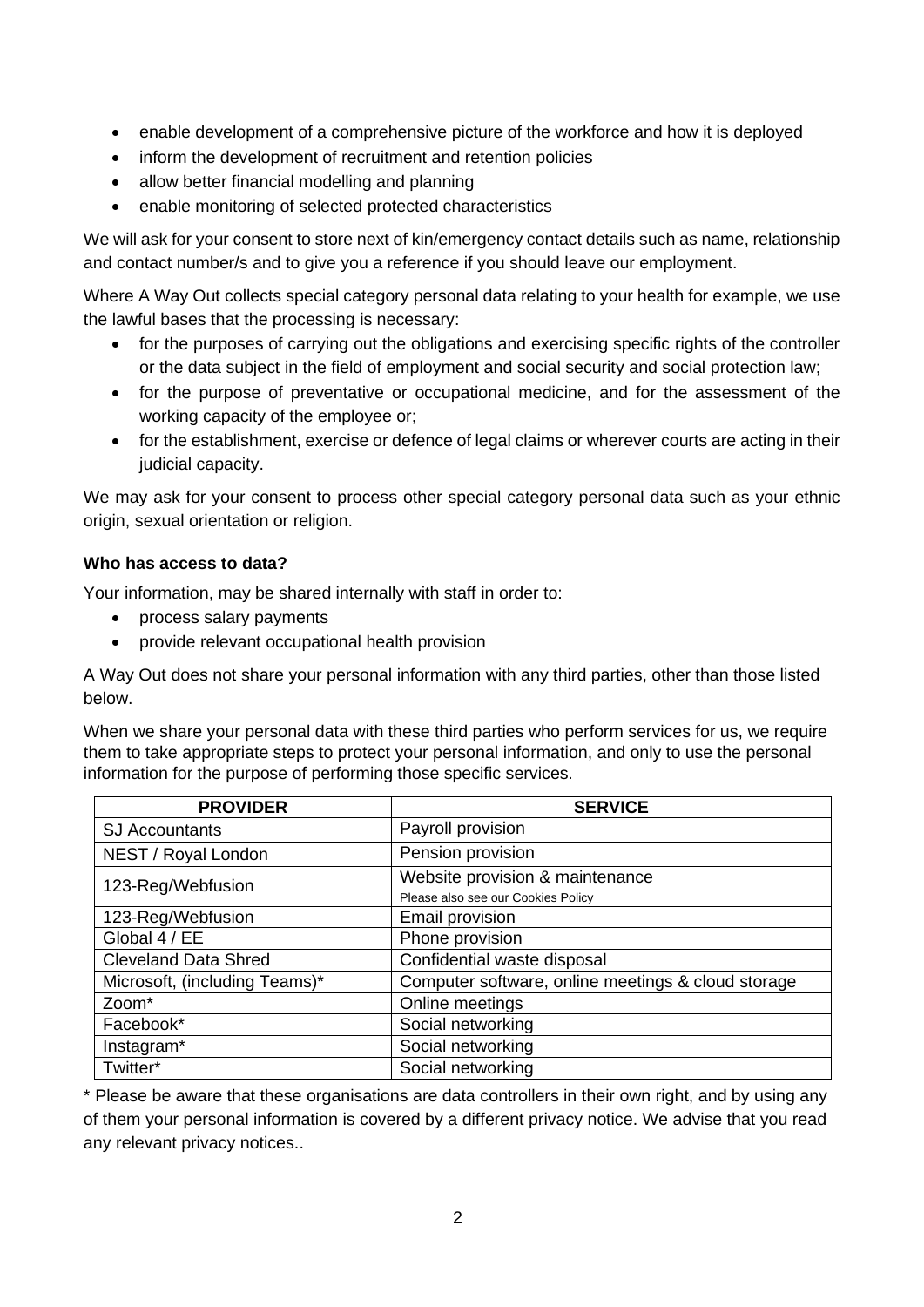We will not share information about you with other third parties without your consent unless the law allows or requires us to.

## **Your rights…**

As a data subject, you have a number of rights. You can:

- obtain a copy of your data on request;
- require A Way Out to change incorrect or incomplete data;
- require A Way Out to delete or stop processing your data, for example where the data is no longer necessary for the purpose/s that we collected it;
- object to the processing of your data where A Way Out is relying on legitimate interests as the lawful basis for processing;
- stop us using your personal data for direct marketing;
- if you have given us your consent to use personal information you can withdraw your consent at any time; and
- ask us to provide a third party with personal information that you have given us in a structured, commonly used, electronic form.

If you would like to exercise any of these rights contact the General Manager at the address given below.

If you believe that A Way Out has not complied with your data protection rights, you can complain to the Information Commissioner at:

Wycliffe House, Water Lane, Wilmslow SK9 5AF.

Tel. 0303 123 1113 email: dpo@ico.org.uk or visit: [www.ico.org.uk.](http://www.ico.org.uk/)

However we would like the opportunity to deal with any complaints ourselves so please contact A Way Out in the first instance.

You can read more about your rights on the ICO website [https://ico.org.uk/for-organisations/guide-to](https://ico.org.uk/for-organisations/guide-to-the-general-data-protection-regulation-gdpr/individual-rights/)[the-general-data-protection-regulation-gdpr/individual-rights/](https://ico.org.uk/for-organisations/guide-to-the-general-data-protection-regulation-gdpr/individual-rights/)

This policy was last updated in February 2022 and will be subject to regular review.

Any questions you have in relation to this policy or how we use your personal data should be emailed to info@awayout.co.uk or sent to: The General Manager, A Way Out, 1-2 Castlegate Quay, The Riverside, Stockton on Tees, TS18 1BZA Way Out's

You can find further information on data protection and privacy at [www.ico.org.uk](http://www.ico.org.uk/)